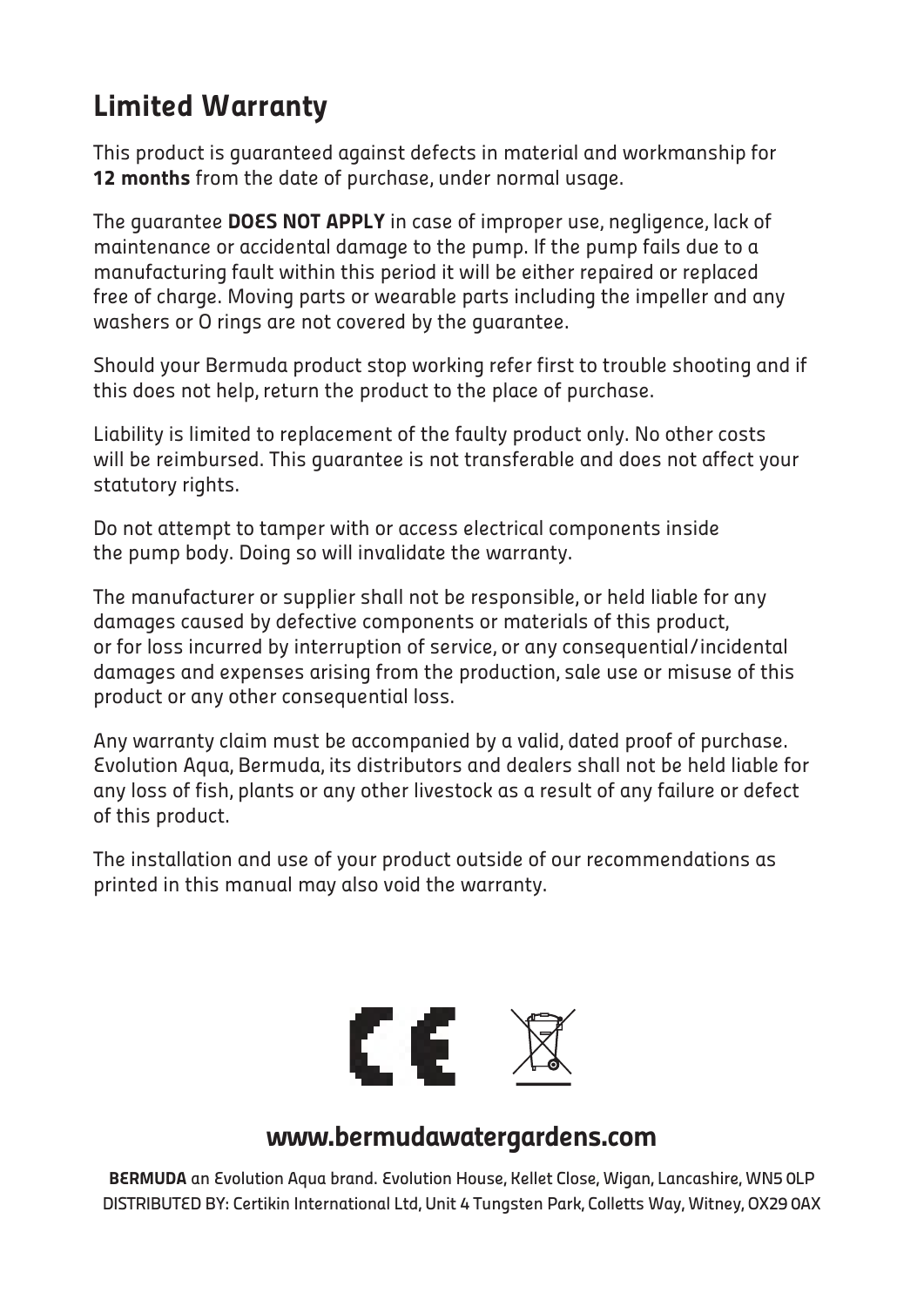

# **Water Feature Submersible Pump**

## **Instruction Manual**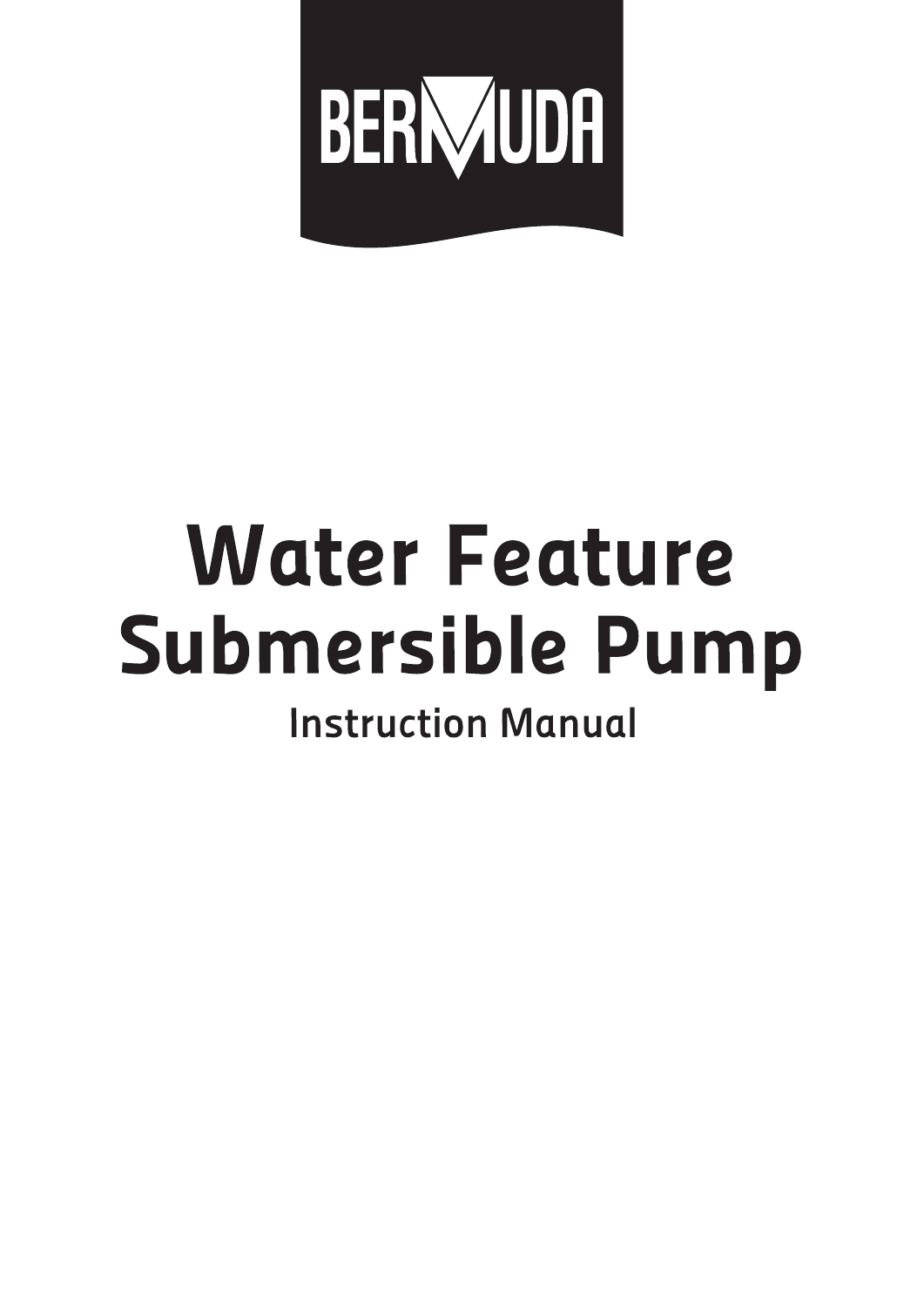This pump has been carefully inspected and tested to ensure both safety and operating performance. However, failure to follow the instructions and warnings in this manual may result in pump damage and/or serious injury. Be sure to read and save this manual for future reference.



#### **WARNING**

- 1. Only use the pump with a voltage input as shown on the pump.
- 2. Do not pump flammable liquids.
- 3. To reduce the risk of electrical shock, use only on portable self-contained fountains no larger than 1.5m in any dimension.
- 4. Do not use the pump in a water depth of over 1.5m.
- 5. Do not use when water temperature is above 35° C.
- 6. The supply cord cannot be replaced. If the cord is damaged the appliance should be scrapped.

### **CAUTION**

- Always disconnect from electrical outlet before handling the pump.
- Don't operate without water.
- Do not lift the pump by the power cord.
- Operate in freshwater only.
- Pump must be completely submerged with water during operation to prevent overheating.
- Not for use in swimming pools.
- This product must not be disposed together with domestic waste. This product must be disposed at an authorised recycling centre for electrical and electronic appliances.